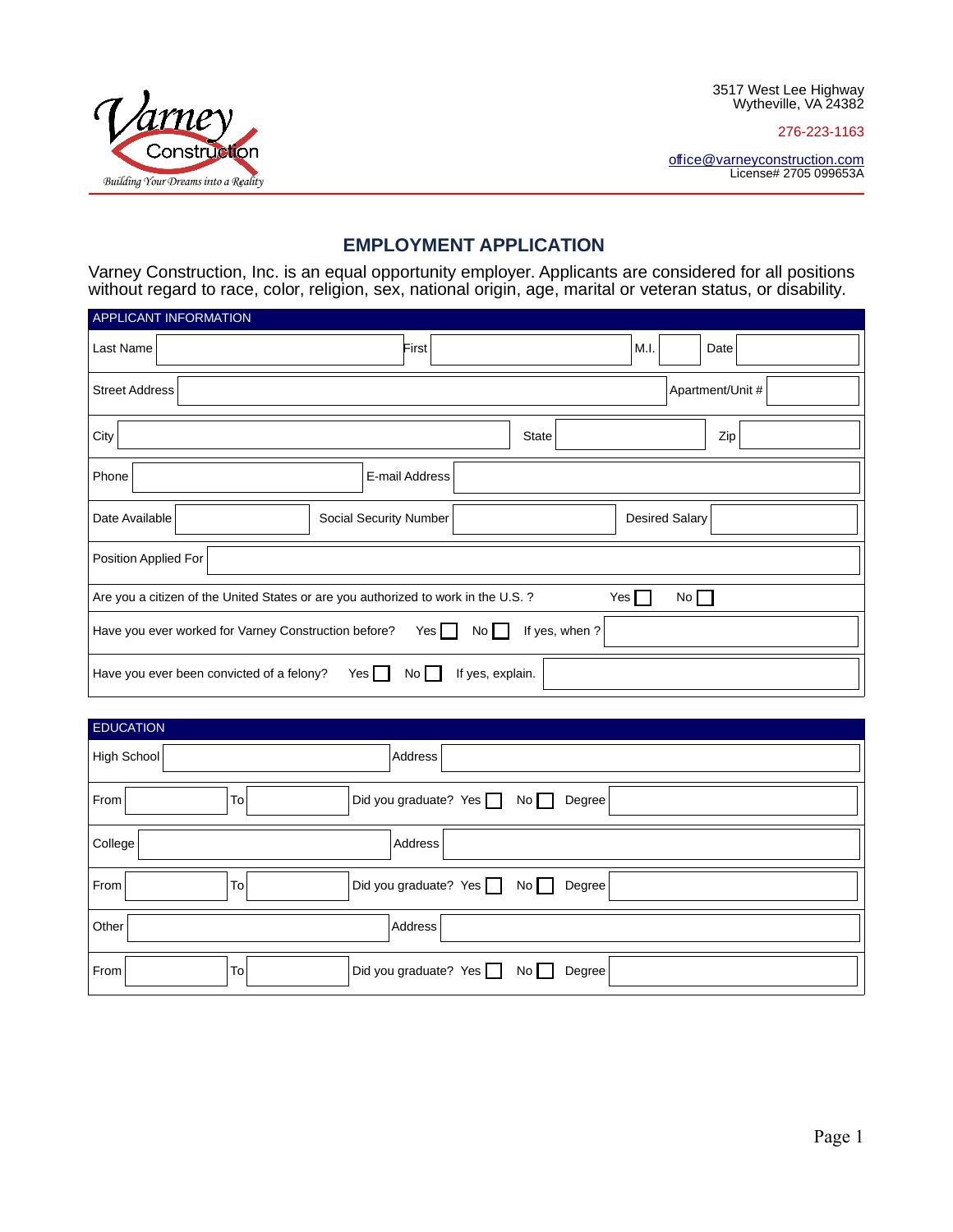276-223-1163



#### [office@varneyconstruction.com](mailto:office@varneyconstruction.com) License# 2705 099653A

| <b>REFERENCES</b> |                                                                    |
|-------------------|--------------------------------------------------------------------|
|                   | Please list three professional references.                         |
| <b>Full Name</b>  | Relationship                                                       |
| Company           | Phone                                                              |
| Address           |                                                                    |
| <b>Full Name</b>  | Relationship                                                       |
| Company           | Phone                                                              |
| Address           |                                                                    |
| <b>Full Name</b>  | Relationship                                                       |
| Company           | Phone                                                              |
| Address           |                                                                    |
|                   |                                                                    |
|                   | PREVIOUS EMPLOYMENT                                                |
| Company           | Phone                                                              |
| Address           | Supervisor                                                         |
| Job Title         | <b>Starting Salary</b><br><b>Ending Salary</b>                     |
| Responsibilities  |                                                                    |
| From              | Reason for Leaving<br>To                                           |
|                   | No<br>May we contact your previous supervisor for a reference? Yes |
| Company           | Phone                                                              |
| Address           | Supervisor                                                         |
| Job Title         | <b>Starting Salary</b><br><b>Ending Salary</b>                     |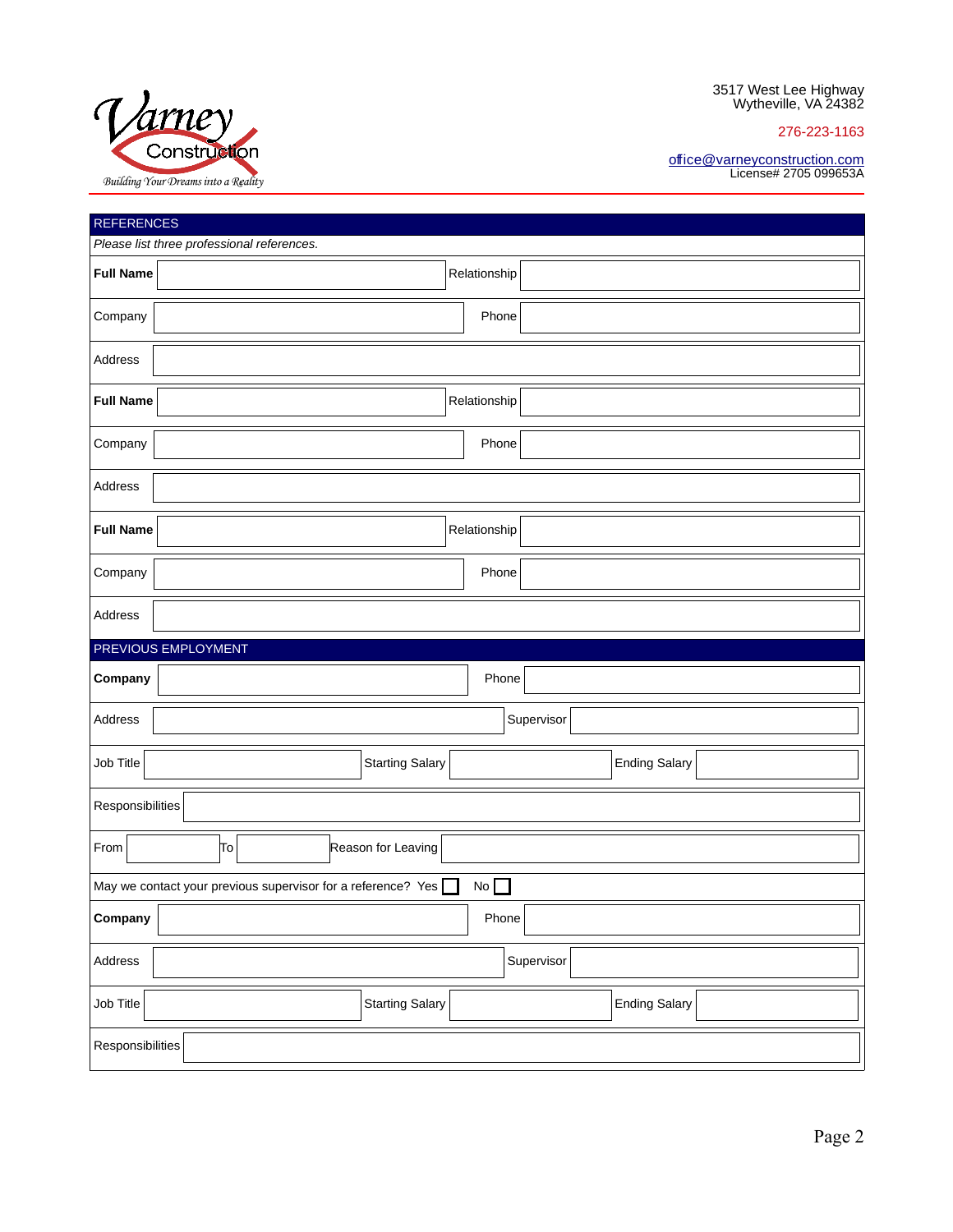276-223-1163



#### [office@varneyconstruction.com](mailto:office@varneyconstruction.com) License# 2705 099653A

| From                                                                      | Reason for Leaving<br>Tо                       |  |  |  |
|---------------------------------------------------------------------------|------------------------------------------------|--|--|--|
| May we contact your previous supervisor for a reference? Yes $\Box$<br>No |                                                |  |  |  |
| Company                                                                   | Phone                                          |  |  |  |
| Address                                                                   | Supervisor                                     |  |  |  |
| Job Title                                                                 | <b>Starting Salary</b><br><b>Ending Salary</b> |  |  |  |
| Responsibilities                                                          |                                                |  |  |  |
| From                                                                      | To<br>Reason for Leaving                       |  |  |  |
| May we contact your previous supervisor for a reference? Yes $\Box$<br>No |                                                |  |  |  |
| Company                                                                   | Phone                                          |  |  |  |
| Address                                                                   | Supervisor                                     |  |  |  |
| Job Title                                                                 | <b>Starting Salary</b><br><b>Ending Salary</b> |  |  |  |
| Responsibilities                                                          |                                                |  |  |  |
| From<br>To<br>Reason for Leaving                                          |                                                |  |  |  |
| May we contact your previous supervisor for a reference? Yes<br>No        |                                                |  |  |  |

# MILITARY SERVICE Branch From To Rank at Discharge **Type of Discharge** Type of Discharge If other than honorable, explain: